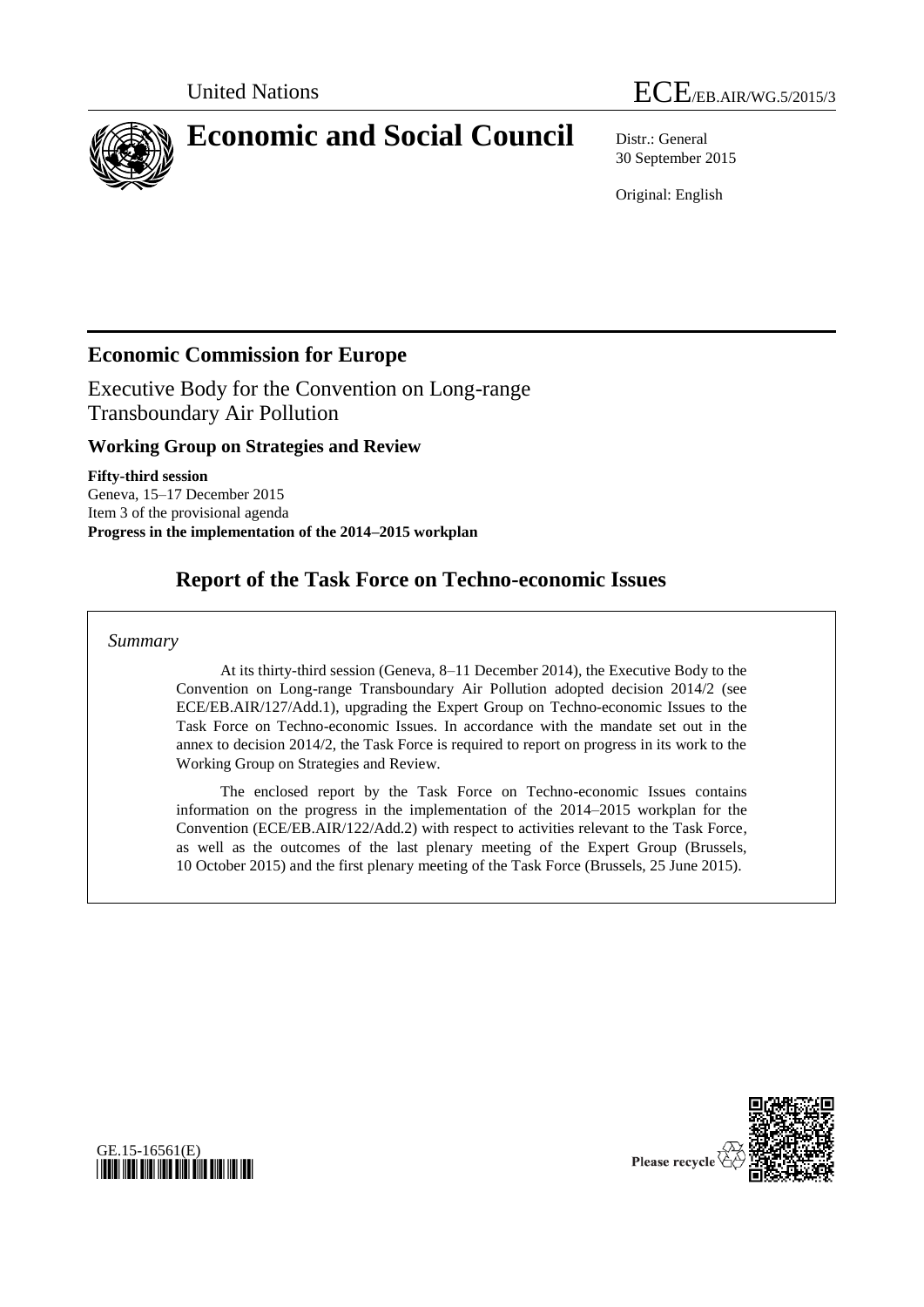## **I. Introduction**

1. At its thirty-third session (Geneva, 8–11 December 2014), the Executive Body to the United Nations Economic Commission for Europe (ECE) Convention on Long-range Transboundary Air Pollution (Air Convention) adopted decision 2014/2 (see ECE/EB.AIR/127/Add.1), upgrading the Expert Group on Techno-economic Issues to the Task Force on Techno-economic Issues, with the mandate as set out in the annex to that decision. By the same decision the Executive Body noted that, following the discontinuation of the Task Force on Persistent Organic Pollutants by decision 2013/22, any further relevant work with regard to persistent organic pollutants should be organized under ad hoc groups, if needed, or under the new Task Force on Techno-economic Issues. Furthermore, given the discontinuation of the Task Force on Heavy Metals as of 1 January 2015, its experts were invited to participate in the activities of the new Task Force on Techno-economic Issues.

2. The final annual meeting of the Expert Group on Techno-economic Issues was held on 10 October 2014, and the first meeting of the new Task Force on Techno-Economic Issues took place on 25 June 2015. Both meetings were hosted by the Italian National Agency for New Technologies, Energy and Sustainable Economic Development (ENEA) at its liaison office in Brussels. The present document contains information on the outcomes of those meetings and on the progress made in the implementation of the 2014–2015 workplan for the Convention (ECE/EB.AIR/122/Add.2) with respect to activities relevant to the Task Force.

### **A. Attendance**

3. Forty-two experts participated in the Expert Group meeting in 2014, including experts from 11 Parties to the Convention: Belarus, Belgium, Croatia, France, Germany, Italy, Netherlands, Russian Federation, Sweden, Switzerland and United States of America. Twenty-eight experts attended the first meeting of the Task Force on Techno-economic Issues in 2015, including experts from 13 Parties to the Convention: Austria, Azerbaijan, Belarus, Croatia, France, Germany, Italy, Netherlands, Poland, Russian Federation, Spain, Sweden and Switzerland.

4. The representatives of the Interprofessional Technical Centre for Studies on Air Pollution (CITEPA), the French-German Institute for Environmental Research at the Karlsruhe Institute of Technology (KIT-DFIU) and the French Agency of Environment and Energy Management (ADEME), as members of the technical secretariat of the Task Force, attended both meetings, as did the representatives of the European Commission and the ECE Air Convention secretariat. The following organizations were also represented at the meetings: [Électricité de France](https://it.wikipedia.org/wiki/%C3%89lectricit%C3%A9_de_France) (EDF); EMISIA (a spin-off company of the Aristotle University of Thessaloniki); the Energy Research Centre of the Netherlands; the European Association of Internal Combustion Engine Manufacturers; the European Association of Metals; the European Automobile Manufacturers' Association; the European Cement Association; the European Chemical Industry Council; the European Federation for Print and Digital Communication; the European Petroleum Refiners Association; the European Solvents Industry Group; the European Solvents Volatile Organic Compounds Co-ordination Group; the European Steel Association; the European Suppliers of Waste to Energy Technology; the International Association for Catalytic Control of Ship Emissions to Air; and the International Institute for Applied Systems Analysis (IIASA). The meetings were also attended by a number of experts from the private sector.

5. Simultaneous English-Russian interpretation was provided by France to facilitate the active participation of the Russian-speaking experts. The participation of experts from the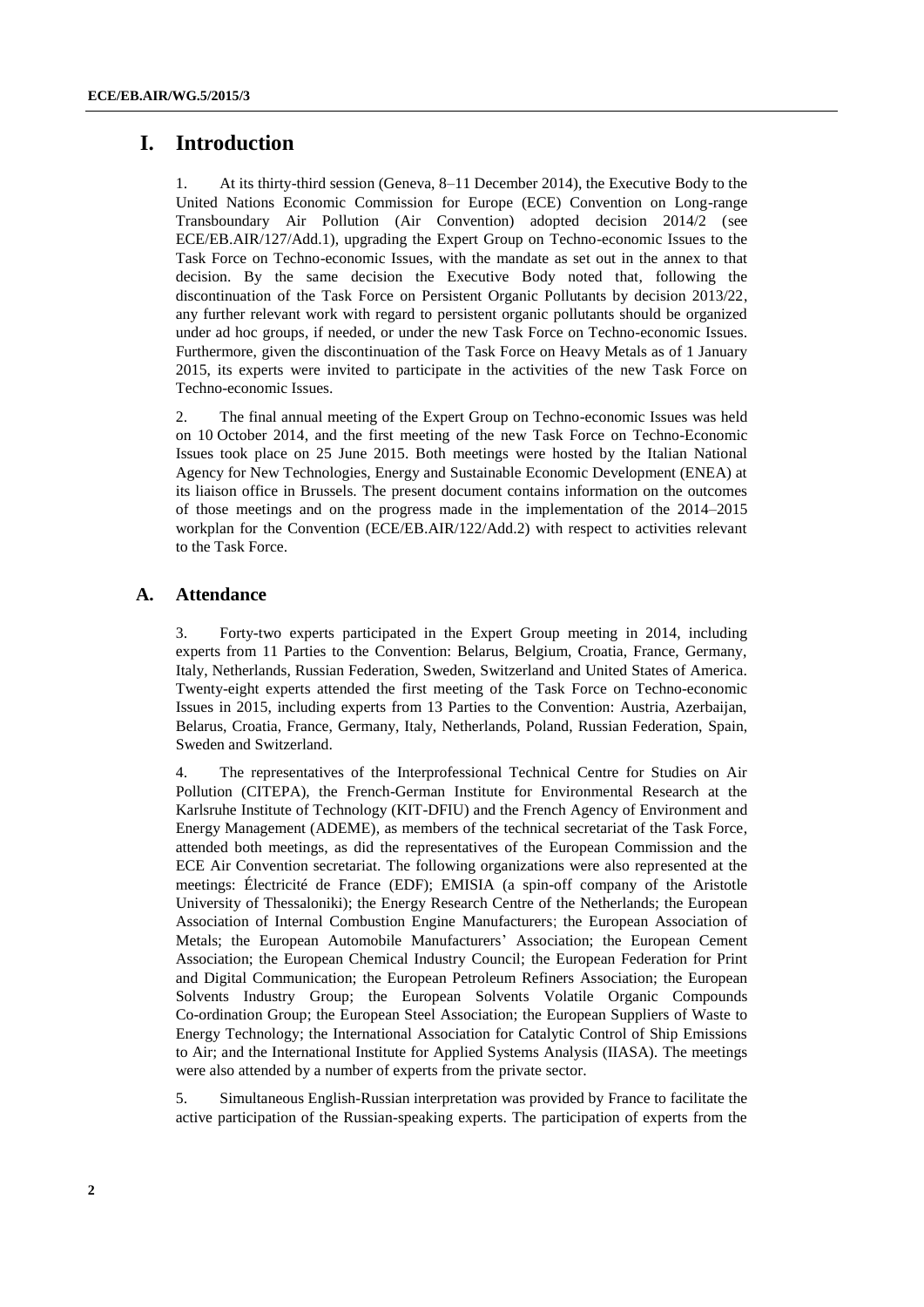countries of Eastern Europe, the Caucasus and Central Asia was also financially supported by France. All presentations delivered at the meetings, as well as other relevant documents, are available on the new Task Force website. 1

### **B. Organization of work**

6. Mr. Tiziano Pignatelli (Italy) and Mr. Jean-Guy Bartaire (France) chaired the meetings. A technical session on "Best Available Techniques (BATs) for mobile sources", dedicated to the work carried out by EMISIA and IIASA and financed by the European Commission was organized back to back with the Expert Group meeting in 2014. A similar technical session took place back to back with the Task Force meeting in 2015. The 2015 session was dedicated to the work on the development of the new website of the Task Force and the Clearing House of Control Technologies, as well as to an activity related to the costs of mitigation of emissions of volatile organic compounds (VOCs) and techniques for the measurement and calculation of their emissions, carried out by the technical secretariat of the Task Force.

## **II. Progress in the implementation of the 2014–2015 workplan for the Convention**

7. This part of the report summarizes the status of progress in the implementation of activities assigned to the Task Force in the 2014–2015 workplan for the implementation of the Convention.<sup>2</sup> The summaries are provided by each workplan item.

#### **1. Workplan item 2.2.1 — Develop guidance document on control techniques for emissions from mobile sources and its translation into Russian**

8. The development of a guidance document on control techniques for emissions from mobile sources was financially supported by the European Commission, which subcontracted IIASA and EMISIA in December 2013 to undertake a technical analysis of the BATs applicable to mobile sources of emissions and draft the document on that basis. The resulting background technical document and the draft guidance were presented by IIASA and EMISIA at the Expert Group meeting in 2014. The background technical document and the draft guidance were subsequently updated to reflect the comments provided by the Task Force experts at the meeting.

9. The revised draft guidance was again presented by CITEPA and EMISIA at the Task Force meeting in 2015, and circulated among the experts for final comments. At the same meeting, the European Commission representative introduced the current emission share of mobile sources in the four major subregions of ECE and highlighted the political context and the importance of producing the updated guidance document, along with some policy recommendations. The revised draft guidance on emissions from mobile sources (ECE/EB.AIR/WG.5/2015/4) is before the Working Group for consideration at its present session

<sup>&</sup>lt;sup>1</sup> See [http://tftei.citepa.org/.](http://tftei.citepa.org/)

 $2$  For detailed information about each item and its respective full title please see document ECE/EB.AIR/122/Add.2.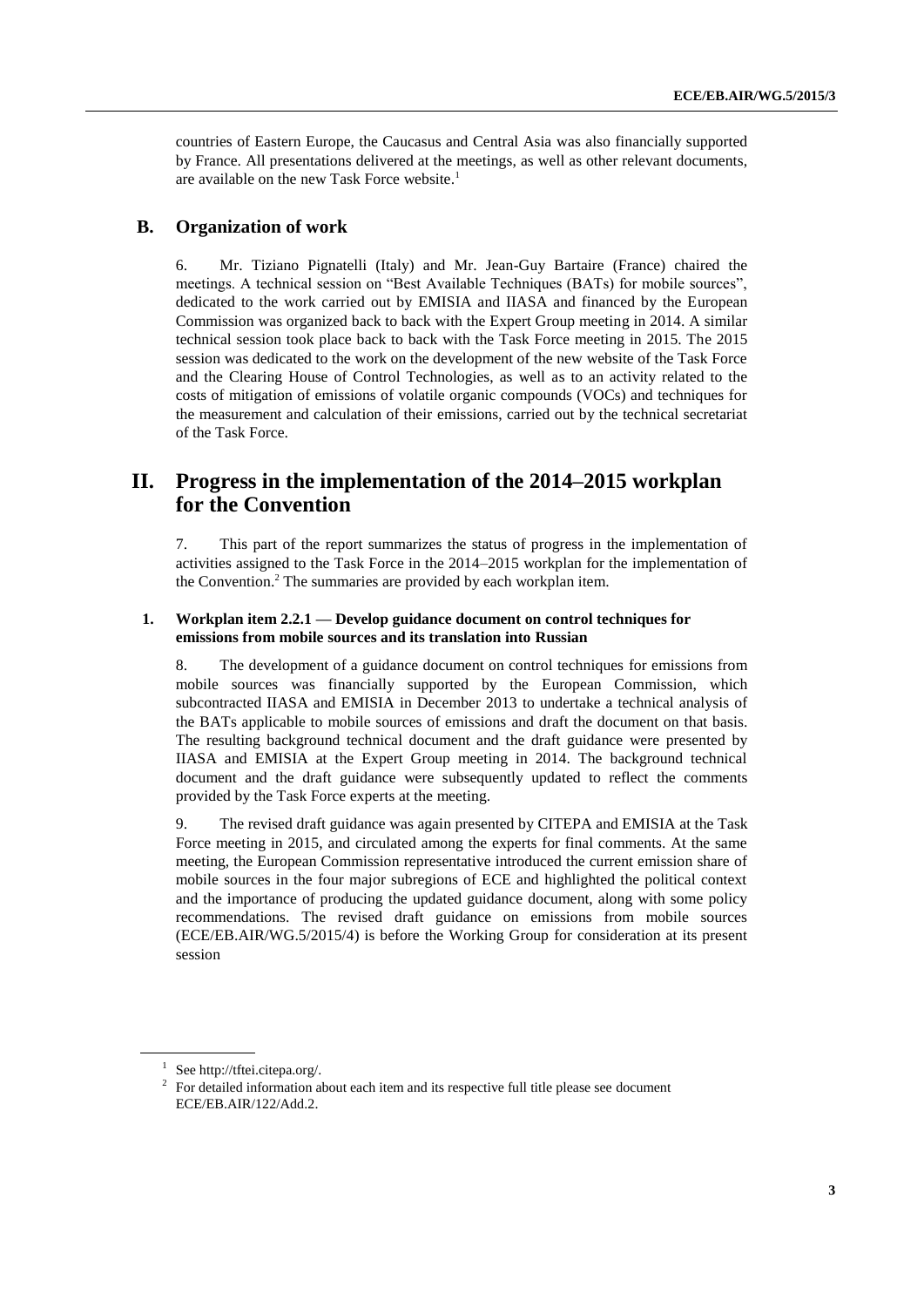#### **2. Workplan item 2.2.2 — Workshops in 2014-2015 to promote awareness and understanding, in particular in countries of Eastern Europe, the Caucasus and Central Asia**

10. An awareness-raising workshop to be jointly organized by the Coordinating Group on promotion of actions towards implementation of the Convention in Eastern Europe, the Caucasus and Central Asia (Coordinating Group) and the Task Force, originally planned for June 2014, was postponed to the end of 2015 due to organizational issues and following discussions at the 2015 Task Force meeting. The workshop will aim to promote understanding in the countries of Eastern Europe, the Caucasus and Central Asia of the guidance document on control techniques for emissions of sulphur, nitrogen oxides, volatile organic compounds and particulate matter (including  $PM_{10}$ ,  $PM_{2.5}$  and black carbon) from stationary sources (ECE/EB.AIR/117). The following issues were also discussed as possible agenda items for the workshop and as potential areas for cooperation between the Coordinating Group and the Task Force: (a) work on the guidelines for the calculation of VOCs emissions; (b) identification of synergies between the 1998 Protocol on Heavy Metals and the Minamata Convention on Mercury; (c) cost methodologies for large combustion plants; and (d) the Greenhouse Gas and Air Pollution Interactions and Synergies (GAINS)<sup>3</sup> model-related methodology used by the Task Force.

#### **3. Workplan item 2.2.5 — Develop a techno-economic tool for evaluating costs in the Large Combustion Plants Sector**

11. At the Expert Group meeting in 2014, representatives of CITEPA and KIT-DFIU presented the updated tool for the evaluation of costs for implementation of abatement technologies in the power plant sector. In particular, a user interface had been developed in the Visual Basic for Applications (VBA) software to guide and facilitate the users in the application of the methodology, including the user manual. A new update of the methodology and the tool was subsequently presented at the Task Force meeting in 2015. A meeting was held in July 2015 to demonstrate and further discuss the updated methodology with experts from IIASA and the Institute for Prospective Technological Studies (IPTS), Joint Research Centre of the European Commission, in Seville, Spain. A demonstration of the methodology is also planned at the workshop for the countries of Eastern Europe, the Caucasus and Central Asia.

#### **4. Workplan item 2.2.6 — Analyse the available Gothenburg GAINS scenarios to estimate the technical upgrade to be implemented by countries of Eastern Europe, the Caucasus and Central Asia**

12. At the Expert Group meeting in 2014, the Italian co-Chair presented applications and results of the methodology, developed ad hoc, to analyse existing GAINS scenarios with the purpose of estimating the technological improvement deriving from the application of the Protocol to Abate Acidification, Eutrophication and Ground-level Ozone (Gothenburg Protocol) in selected countries in Eastern Europe, the Caucasus and Central Asia. Potential emission reductions and related additional costs of implementation were also highlighted. An ad hoc Excel macro tool developed in VBA software to perform an analysis of scenarios was subsequently introduced at the Task Force meeting in 2015. The tool will be delivered, along with the user instructions, to experts from Belarus and the Russian Federation for testing, prior to the workshop mentioned under workplan item 2.2.2 above.

<sup>&</sup>lt;sup>3</sup> Detailed information about the GAINS model is available from [www.iiasa.ac.at/web/home/research/researchPrograms/GAINS.en.html.](http://www.iiasa.ac.at/web/home/research/researchPrograms/GAINS.en.html)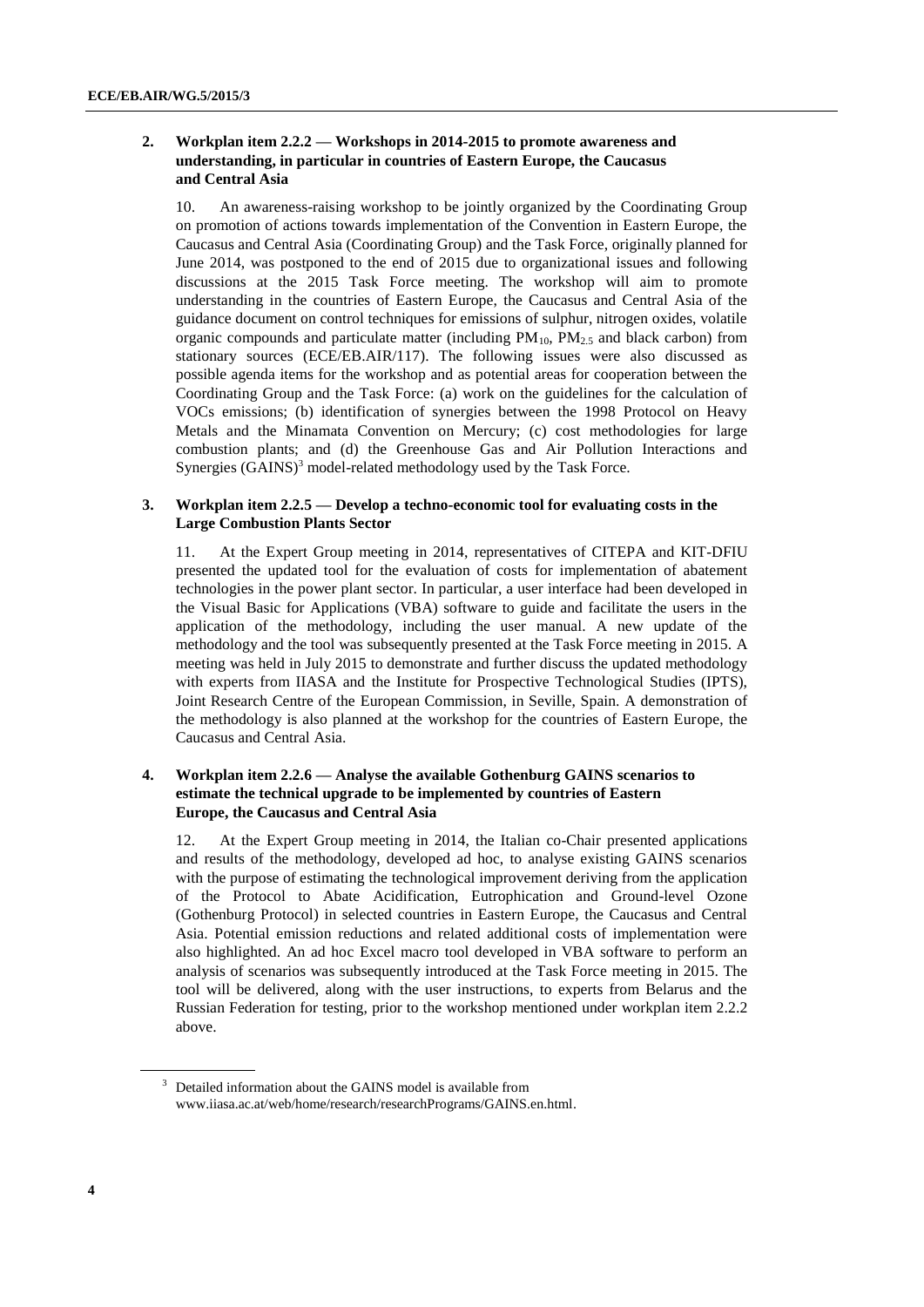#### **5. Workplan item 2.2.7 — Collect and provide up-to-date data for cost modelling for BAT**

13. The Task Force has been continuously updating the costs data related to abatement technologies and, occasionally, consultation meetings are convened with IIASA experts with the aim of introducing updated costs data into the GAINS model.

#### **6. Workplan item 2.2.10 — Explore abatement techniques for further reducing heavy metals emissions**

14. At the Task Force meeting in 2015, the former Chair of the discontinued Task Force on Heavy Metals presented key issues related to heavy metals, following amendments to the 1998 Protocol on Heavy Metals adopted in 2012. In particular, she highlighted the need to promote the ratification of the amended Protocol and increasing awareness of the flexibility mechanisms. She also underlined potential links with the work under the Minamata Convention on Mercury. The following areas were considered priorities for future work to be carried out by the Task Force on Techno-economic Issues in this regard: (a) provision of information to Parties with regard to technical work in industrial sectors and products; (b) work on the costs of abatement techniques; (c) provision of information to Parties on studies with regard to health effects of heavy metals and particulate matter (PM); and (d) provision of support to countries in Eastern Europe, the Caucasus and Central Asia through workshops and projects in cooperation with the Coordinating Group.

#### **7. Workplan item 2.2.12 — Serve as a regional clearinghouse of control technology information**

15. At the Task Force meeting in 2015, a representative of CITEPA presented the new Task Force website and, in particular, the new Clearinghouse of Control Technology Information for primary emissions of nitrogen oxides  $(NO<sub>x</sub>)$ , sulphur dioxide, VOCs and PM, including short-lived climate pollutants (SLCPs), heavy metals and persistent organic pollutants (POPs). The Clearinghouse was linked to the website, and its establishment and maintenance was being carried out in line with the new mandate of the Task Force. The primary objective of the Clearinghouse was to serve as a reference place for dissemination of information to Parties. It would also provide a platform for relevant experts to discuss characteristics, actual efficiency and implementation issues related to the application of abatement technologies. The Task Force website would also be available in the Russian language, thanks to funds provided by Germany.

## **III. Other relevant discussion points at the annual meetings**

16. At the Expert Group meeting in 2014, the representative of Belarus delivered a presentation on the technical and economic aspects of pollutant emission reduction in Belarus, mainly focusing on the assessment of the emission abatement potential in the country towards the emission reduction targets in 2020 in accordance with the amended Gothenburg Protocol. The analysis had showed that additional measures were required to meet the targets, with regard to ammonia ( $NH<sub>3</sub>$ ), fine particulate matter ( $PM<sub>2.5</sub>$  or  $\leq$ 2.5 µm in diameter), and  $NO<sub>x</sub>$ . Additional abatement costs had also been estimated. At the Task Force meeting in 2015, the representative of Belarus presented the results of an analysis of VOCs emissions (inventory and monitoring) from paint application in Belarus.

17. At the Expert Group meeting in 2014, the representative of the Russian Federation delivered a presentation on the new policy instruments to promote better air quality through the application of BATs in the Russian Federation. At the initial stage incentives would be introduced for the industry and relevant by-laws would be adopted. In addition, national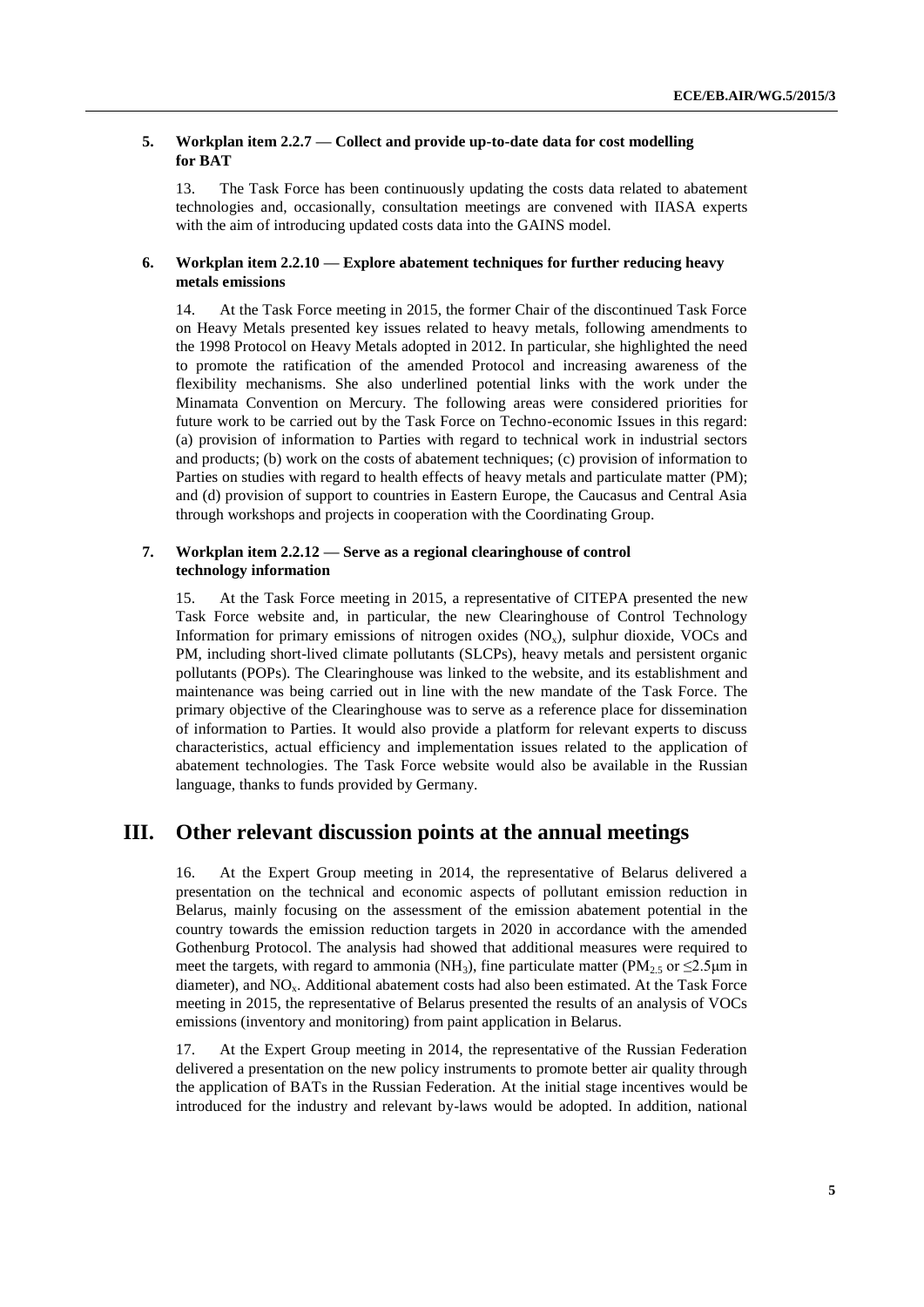BAT reference documents would be adopted to facilitate the gradual shift to the BAT approach. Finally, the process of transition to BAT and integrated environmental permits for all entities or enterprises should take place in the period 2022–2030. At the Task Force meeting in 2015, the Russian representative provided an update on the proposed activities to be carried out jointly by the Coordination Group and the Task Force, as reported under the workplan item 2.2.2 above.

18. At the Expert Group meeting in 2014, representatives of ADEME and CITEPA presented a new activity to be carried out in 2015, concerning the cost estimation methodology for abatement technologies for VOCs emissions, related to the use of solvents in industry and referring to the major sources of emissions considered in annex VI to the Gothenburg Protocol.

19. At the 2015 meeting, a representative of CITEPA presented an update of the work on VOCs emissions from solvents, focusing on the plants using more than 200 tons of solvents per year, as in the EU Industrial Emissions Directive<sup>4</sup> and the ECE guidelines for estimation and measurement of VOCs emissions from activities covered by annex VI to the Gothenburg Protocol (currently being developed). As first activities in 2015–2016, car manufacturing and packaging printing sectors were expected to be covered.

20. At the 2014 and the 2015 meetings, the French co-Chair of the Task Force presented the state of progress in the revision of the European Union BAT reference documents carried out at IPTS. The technical and political aspects were highlighted along with the consideration that, with the implementation of BATs, the future BATs Associated Emission Levels in large combustion plants would be stricter than the current emission limit values in the Industrial Emissions Directive.

21. At the Task Force meeting in 2015, the representative of the Convention secretariat presented an overview of the outreach activities under the Convention, and highlighted the main outcomes of the thirty-third session of the Executive Body for the Convention (Geneva, 8–11 December 2014).

22. At the same meeting, the co-Chair of the Task Force on Reactive Nitrogen under the Convention presented a proposal via a videoconference for an activity related to potential recapture and utilization of  $NO<sub>x</sub>$  emissions, specifically addressing the representatives of industry. The importance of exploring potential reduction measures for  $NO<sub>x</sub>$  emissions by recapture and utilization in the energy sector was highlighted. Such measures would lead to a number of potential synergies, such as greater energy and food production with less nitrogen use.

23. At the Expert Group meeting in 2014, the representative of the European Suppliers of Waste to Energy Technology presented an overview of the most efficient available technologies to abate emissions of dust, acidic gases, heavy metals,  $NO<sub>x</sub>$  and POPs in flue gases. He highlighted that in the process of energy recovery from waste it was possible to meet strict emission limits in compliance with the EU legislation through efficient flue gas treatment.

24. At the same meeting, the representative of the Walloon Region of Belgium and the representative of the BENVITEC company presented work on the control of hexavalent chromium emissions. They explained that the emissions could pose a threat to human health and presented the results of the emission modelling simulations in Wallonia, along with a number of technological alternatives to reduce the hexavalent chromium emissions.

<sup>4</sup> Directive 2010/75/EU of the European Parliament and of the Council of 24 November 2010 on industrial emissions (integrated pollution prevention and control). For details see [http://ec.europa.eu/environment/industry/stationary/ied/legislation.htm.](http://ec.europa.eu/environment/industry/stationary/ied/legislation.htm)